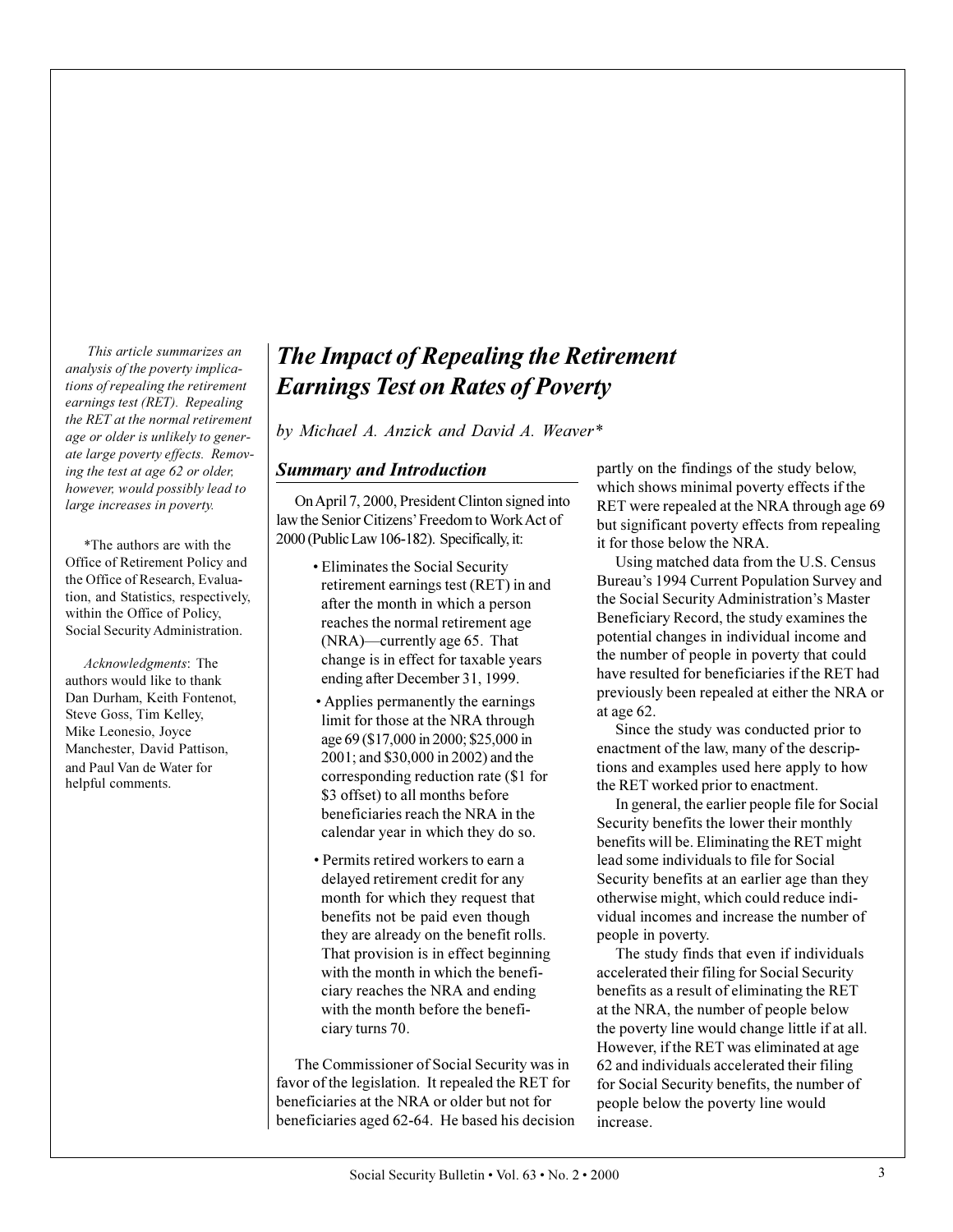This analysis provides a range of estimates for the impact that eliminating the RET would have on rates of poverty. Specifically, this article:

- Explains how the RET worked before enactment of the Senior Citizens' Freedom to Work Act of 2000,
- Describes the approach used to estimate the poverty effects of repealing the RET,
- Estimates the impact on poverty rates of repealing the RET at the NRA and at 62, and
- Provides detailed demographic profiles of the population likely to become poor if the RET at age 62 were eliminated.

# *The Retirement Earnings Test*

 The Social Security Act of 1935 specified that beneficiaries would lose all of their benefits if they had any earnings. Over the years, however, Congress has eased the RET's restrictions (allowing beneficiaries to supplement their benefits with earnings) by increasing the amount of exempted earnings, reducing the age of exempted beneficiaries, and liberalizing the formulas for reducing benefits.

## *At the Normal Retirement Age*

If the Senior Citizens' Freedom to Work Act of 2000 had not become law, beneficiaries aged 65 through 69 in 2000 would have had \$1 in benefits withheld for every \$3 they earned above \$17,000. That threshold was to increase in stages to \$30,000 in 2002 and increase automatically thereafter with the average wage in the U.S. economy.

Under the old law, delayed retirement credits (DRCs) provided compensation to workers at the NRA through age 69 whose benefits were withheld under the RET. The DRC provision increased the worker's retirement benefit for each month that benefits were fully withheld after the NRA.

DRCs still exist under the new law and are applied in two situations: when workers have delayed filing for benefits until after the NRA and when workers have filed for benefits but have requested that they not be paid. The DRC is 6 percent a year for workers age 65 in 2000, and it will increase 0.5 percentage points every 2 years until it reaches 8 percent a year for workers who turn 65 in 2008 and later. From 2008 on, benefits lost because of delayed retirement will generally be offset in an actuarially fair manner by the increase in benefits resulting from DRCs. See Box 1 for an illustration of how the RET and the DRC provisions interacted before the new legislation.

# *At Age 62*

In 2000, beneficiaries between age 62 and the NRA have \$1 in benefits withheld for every \$2 earned above \$10,080. (That amount is adjusted annually to reflect the growth in the average wage in the U.S. economy.) Their benefits are also actuarially reduced for each month that they receive benefits before the NRA. For example, persons born in 1938 who start to collect retired-worker benefits at age 62 receive 79.2 percent of what they would have received at age 65 and 2 months (their NRA).

#### **Box 1.—The effect of the retirement earnings test (RET) on beneficiaries at the normal retirement age (NRA) or older if the Senior Citizens' Freedom to Work Act had not become law**

In 2000, a worker files for Social Security retirement benefits at age 65 (the NRA) and receives the full benefit of \$1,000 per month. If that worker had delayed filing for benefits for another year, the benefit would have been increased by 6 percent, to \$1,060 per month.

That increase accounts for the fact that the worker had not received benefits for one full year for which he or she was eligible. The delayed retirement credit (DRC) would amount to 6 percent of the full annual benefit in 2001 and later.

If the worker filed for benefits at age 65 and continued to work, he or she might have been affected by the RET, depending on the amount of earnings. For instance:

Example 1:

If earnings never exceeded the RET earnings threshold, the RET would have had no effect on the amount of the benefit. The worker would have continued to

receive the full monthly benefit of \$1,000 for the rest of his or her life.

#### Example 2:

If earnings exceeded the threshold to the extent that all of his or her benefits at age 65 would have been withheld, the worker would have received a DRC of 6 percent. The credit would have increased the benefit to \$1,060 per month, accounting for the fact that he or she would have received no benefits at age 65 because of the RET.

These examples represent the extreme cases. If the worker had received partial benefits, then the DRC would have adjusted the benefit accordingly. Also, a worker who had earnings after age 65 could have had his or her full benefit increased. Annual cost-of-living adjustments would also raise the benefit amount.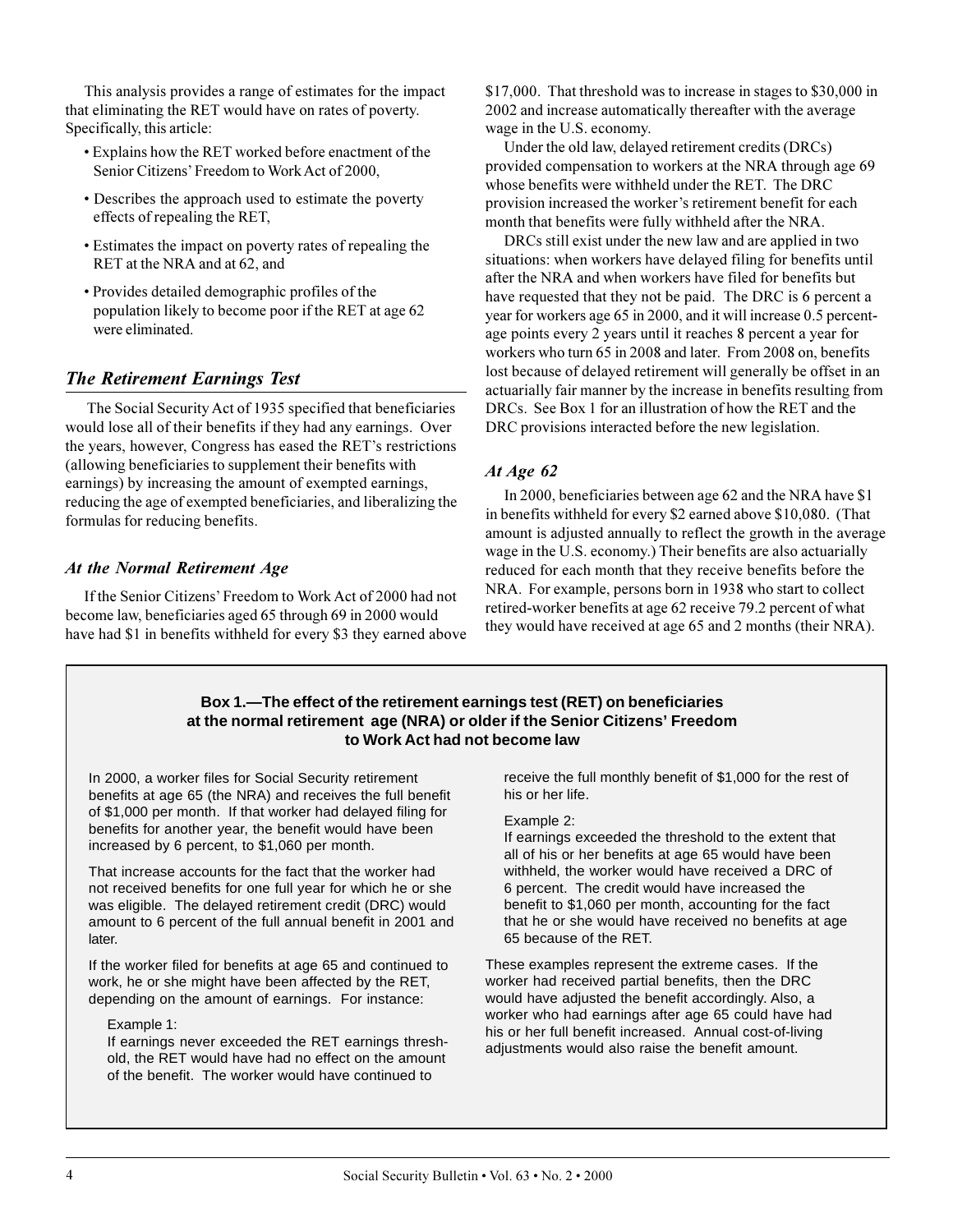If benefits are withheld before the NRA because of the RET, the actuarial reduction is adjusted at the NRA to exclude those months, so that benefits are not permanently reduced (Box 2).

# *Methodology*

To analyze the effects of eliminating the RET on poverty, data from the March 1994 Current Population Survey-a nationally representative survey—are matched with the Social Security Administration's Master Beneficiary Record. The data indicate how much each person received in Social Security and other income in 1993. (See the appendix for a detailed description of the data and methodology.)

These data are used to determine the amount of the Social Security benefit the person would have received in 1993 had there never been an RET at 62 or older or at the NRA or older. Essentially, the approach calculates the effects of changes in filing behavior on poverty. The analysis assumes that many people would have claimed benefits earlier had the RET never existed and that many would therefore have had lower Social Security income (because, for example, benefits claimed before the NRA are permanently reduced). Once the difference in Social Security income is estimated, one can determine whether that difference would change the person's poverty status. One can also determine how many more people would be in poverty if the RET had never been in effect.

# *Historical Approach*

The historical approach examines the Social Security population at a point in time in the recent past and explores how

Social Security income and poverty status would be different assuming that the RET had never existed. It does not take a cohort of people approaching their retirement years and forecast the poverty effects from repealing the RET at 62 or at the NRA.

Using a historical approach has limitations and advantages. Such an approach does not fully reflect the recent increases in women's labor force participation, real (inflation-adjusted) increases in Social Security benefits, or increases in the number of beneficiaries retiring earlier. Estimates for 1993 may therefore be somewhat larger than those for future years. Advantages include being able to know definitively at what age people in the sample claimed benefits and to determine how their Social Security income would have been different if they had claimed benefits earlier. Another advantage of using a historical approach is that it measures effects on people of all ages within the Social Security population. That is important because as beneficiaries age, they exhaust other income sources, and the importance of Social Security to total income rises (Chart 1).

The historical approach does not measure changes in income (non-Social Security) that could have occurred if the RET had never existed. For example, people might choose to work and earn more in the absence of an earnings test. However, economic research has found that the RET has only modest effects on labor supply (Leonesio 1993), possibly because workers consider a number of factors when making decisions about work and retirement. Those factors include the availability and size of private pensions, health status, job characteristics, personal preferences, and so forth.

## **Box 2.—The effect of the retirement earnings test (RET) on beneficiaries aged 62 through the normal retirement age (NRA)**

In 2000, a worker files for Social Security retirement benefits at age 62 rather than waiting until age 65 and 2 months (his or her NRA). If the worker had waited until the NRA to file, the full benefit amount would have been \$1,000 per month. Choosing to take early retirement benefits at age 62 reduced the worker's benefits by 20.8 percent, to \$792 per month.

That reduction accounts for the fact that the worker will receive benefits for 38 additional months. However, over his or her lifetime, he or she is expected to receive the same total amount of benefits (based on actuarial projections of life expectancy and adjustments for interest).

If the worker continued to work after filing for benefits at age 62, he or she might be affected by the RET, depending on the amount of earnings. For instance:

#### Example 1:

If earnings never exceed the RET earnings threshold, the RET will have no effect on the amount of the benefits. The worker will receive 79.2 percent of the full monthly benefit amount (\$792) for the rest of his or her life.

#### Example 2:

If earnings exceed the threshold, to the extent that the worker's benefits are partially or fully withheld in every month before reaching the NRA, benefits will be recomputed at age 65 and 2 months as 100 percent of his or her full benefit amount of \$1,000 per month, accounting for the fact that he or she never received full benefits earlier because of the RET.

These examples represent extreme cases. If the worker receives partial benefits before he or she reaches age 65 and 2 months, then the adjustment to his or her benefit at age 65 and 2 months will reflect that benefit payment in an actuarially fair manner. Also, a worker who has earnings after age 62 could have his or her full benefit increased. Annual cost-of-living adjustments would also raise the benefit amount.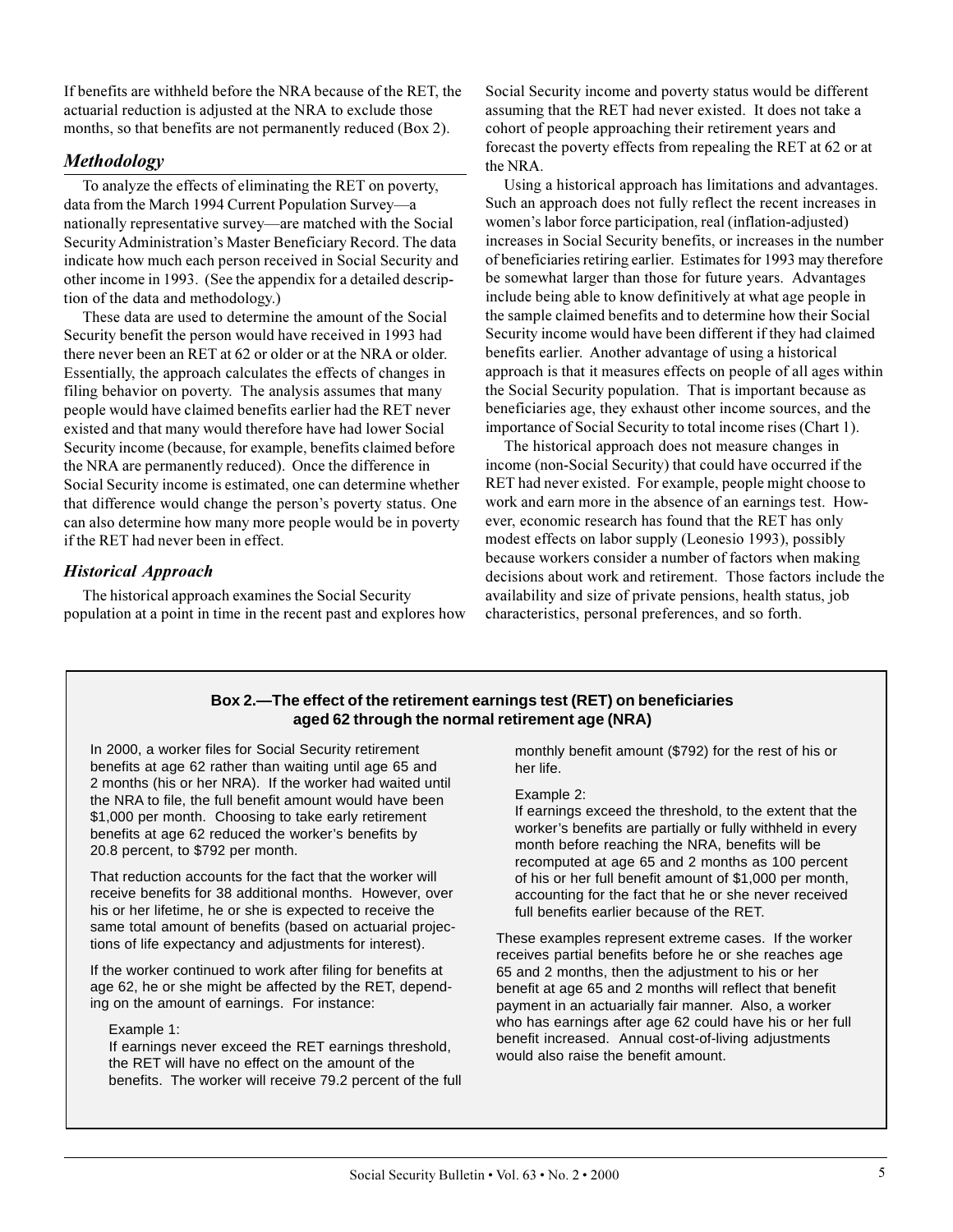Eliminating the RET at 62 would probably cause some people to file for permanently reduced benefits, but what they would do with those reduced benefits is not known. They may save or invest a portion of them and have higher asset income later in life. Although this analysis does not take such effects into account, economic research suggests that individuals at or near the poverty level are not likely to save the additional income. Bosworth, Burtless, and Sabelhaus (1991) report *negative* saving rates for people in the lowest two income quintiles.

# *Estimating the Poverty Effects of Eliminating the RET*

Eliminating the RET is likely to encourage some beneficiaries to apply earlier for benefits and, as a result, receive a lower monthly benefit in the long run. Depending on the amount of their income from other sources, that reduction in monthly benefits may reduce their total income below the poverty threshold (\$7,990 a year for an aged individual and \$10,070 for an aged couple in 1999).

# *At the Normal Retirement Age*

 Eliminating the RET at the NRA (currently age 65) may encourage some workers who now plan to retire later to file for benefits at the NRA, but it would have only a small effect on the incidence of poverty for several reasons. Few insured workers (only about 9 percent) currently delay receipt of Social Security benefits beyond age 65, and those who do so typically have income well above the poverty level. Furthermore, accelerating the receipt of a worker's benefit to age 65 would generally not lower benefits enough to cause the beneficiary (or the beneficiary's survivor) to become poor; benefits for a surviving spouse (widow or widower) would generally not be reduced below the deceased worker's full benefit.

Since it is unclear to what extent respondents in the 1994 CPS would have filed (that is, established entitlement to a benefit) at different ages had there never been an RET at the NRA, the poverty effects are estimated using four separate sets of assumptions about their behavior. The estimates assume that among respondents who filed for benefits after age 65, the percentage who would have opted to file at age 65 had there never been an RET at the NRA is zero (under best-case assumptions), 20 percent or 50 percent (under two intermediate assumptions), or 100 percent (under worst-case assumptions).

The resulting poverty effects would be minimal in all cases (Table 1). The estimates of the number of people who would be moved into poverty range from negligible in the best case to 2,000 in the worst case. The poverty rate for persons aged 62 or older would remain at 12 percent.

#### *At Age 62*

By contrast, eliminating the RET at age 62 could raise the number of beneficiaries in poverty, primarily because more workers would file earlier and therefore receive benefits that would be permanently reduced below the full-benefit level. Evidence suggests that the effects of increased work efforts would be unlikely to offset those reductions.

Filing for benefits before the NRA is advantageous for workers in the short run, but it can be disadvantageous later on—particularly for their surviving spouses. For workers born in 1938, the reduction in benefits for filing at age 62 is 20.8 percent. That amount is scheduled to rise, reaching 30 percent for workers born in 1960 or later. The reduction is intended to be actuarially fair so that beneficiaries, on average, will receive the same total lifetime benefits as they would have received if they had filed for benefits at the NRA. Note, however, that much of the reduction will pass through to surviving spouses (because of Social Security's widow( $er$ )'s limit provision) and could make their benefits inadequate.<sup>1</sup>

Chart 1.



Social Security benefits as a percentage of total income rise with age across income groups

Source: Tabulations of the March 1998 Current Population Survey. Data are for 1997.

Note: Income groups are rounded to the next highest thousand.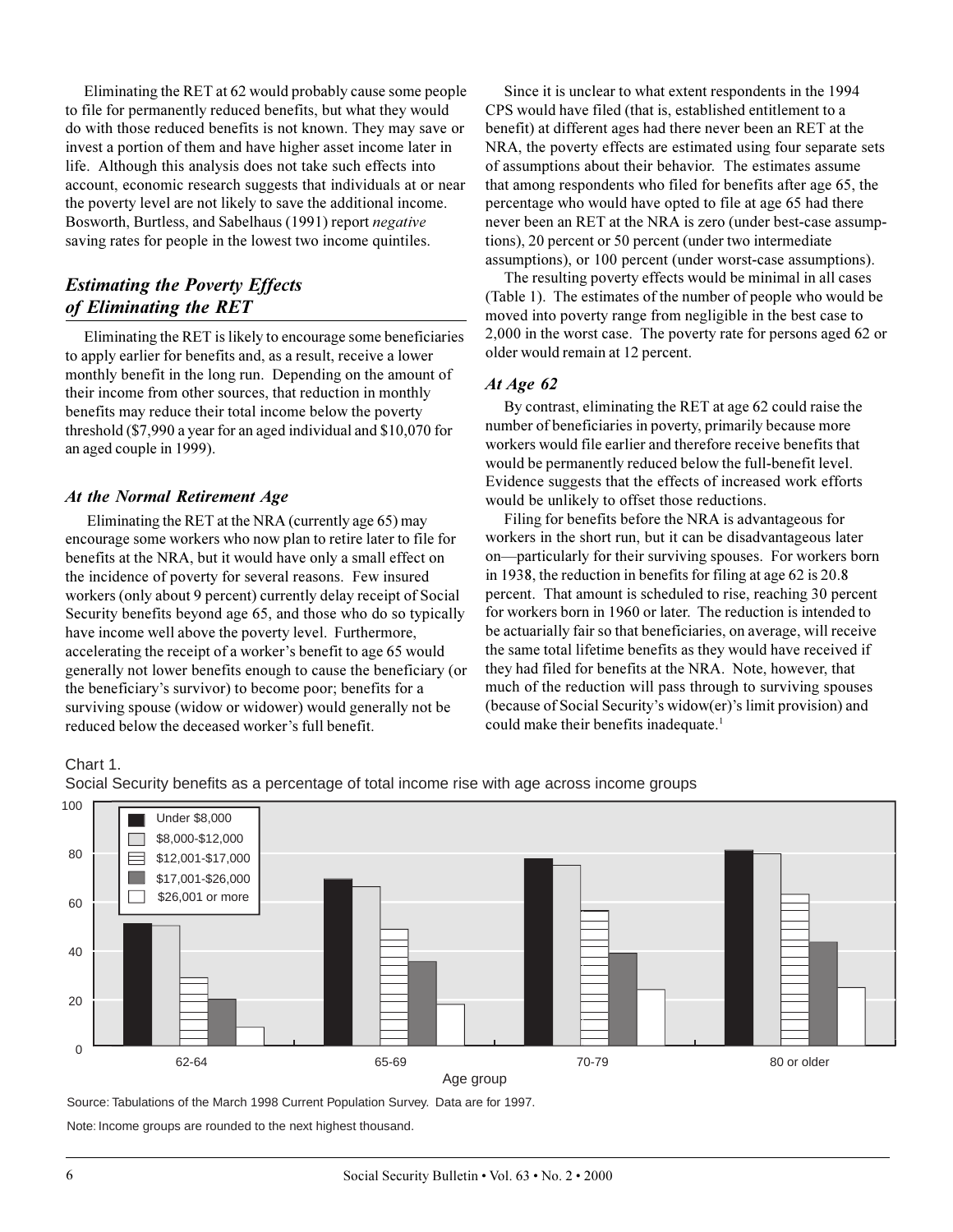#### Table 1.

|                 | Net increase in poverty among those<br>aged 62 or older |           |  |  |  |  |
|-----------------|---------------------------------------------------------|-----------|--|--|--|--|
| Filing behavior |                                                         | Rate      |  |  |  |  |
| assumption      | Number                                                  | (percent) |  |  |  |  |
|                 | Elimination at normal retirement age                    |           |  |  |  |  |
| 0               | a                                                       | a         |  |  |  |  |
| 20 percent      | 500                                                     | a         |  |  |  |  |
| 50 percent      | 1,000                                                   | a         |  |  |  |  |
| 100 percent     | 2,000                                                   | a         |  |  |  |  |
|                 | Elimination at age 62                                   |           |  |  |  |  |
| 0               | a                                                       | a         |  |  |  |  |
| 20 percent      | 140,400                                                 | 0.4       |  |  |  |  |
| 50 percent      | 351,100                                                 | 0.9       |  |  |  |  |
| 100 percent     | 702,200                                                 | 1.9       |  |  |  |  |
| Memorandum:     |                                                         |           |  |  |  |  |
| Before change   | 4,407,200                                               | 12.0      |  |  |  |  |

Estimated poverty effects of eliminating the retirement earnings test

a. The effect would be negligible.

#### Table 2.

Estimated poverty effects of eliminating the retirement earnings test at age 62 among persons aged 62 or older, by selected demographic characteristics

| Demographic                   | Net increase in the number of poor persons<br>using alternative filing assumptions |         |         | Before  | Poverty rate after change using<br>alternative filing assumptions |      |      |      |      |
|-------------------------------|------------------------------------------------------------------------------------|---------|---------|---------|-------------------------------------------------------------------|------|------|------|------|
| characteristic                | $0\%$                                                                              | 20%     | 50%     | 100%    | change                                                            | 0%   | 20%  | 50%  | 100% |
| Total                         | a                                                                                  | 140,400 | 351,100 | 702,200 | 12.0                                                              | 12.0 | 12.4 | 12.9 | 13.9 |
| Sex                           |                                                                                    |         |         |         |                                                                   |      |      |      |      |
| Men                           | a                                                                                  | 40,400  | 100,900 | 201,800 | 8.2                                                               | 8.2  | 8.5  | 8.8  | 9.5  |
| Women                         | a                                                                                  | 100,100 | 250,200 | 500,400 | 14.8                                                              | 14.8 | 15.2 | 16.0 | 17.1 |
| Marital status <sup>b</sup>   |                                                                                    |         |         |         |                                                                   |      |      |      |      |
| Married                       | a                                                                                  | 47,000  | 117,600 | 235,200 | 5.8                                                               | 5.8  | 6.1  | 6.4  | 6.9  |
| Widowed                       | a                                                                                  | 77,300  | 193,300 | 386,700 | 19.6                                                              | 19.6 | 20.3 | 21.4 | 23.2 |
| Divorced/separated            | a                                                                                  | 10,200  | 25.500  | 51,000  | 23.7                                                              | 23.7 | 24.1 | 24.7 | 25.6 |
| Never married                 | а                                                                                  | 5,900   | 14,600  | 29,300  | 22.5                                                              | 22.5 | 22.8 | 23.4 | 24.3 |
| Benefit type <sup>c</sup>     |                                                                                    |         |         |         |                                                                   |      |      |      |      |
| Worker-only                   | a                                                                                  | 76,600  | 191,400 | 382,900 | 9.1                                                               | 9.1  | 9.4  | 10.0 | 11.0 |
| Spouse <sup>d</sup>           | a                                                                                  | 13,100  | 32,800  | 65,500  | 8.1                                                               | 8.1  | 8.3  | 8.7  | 9.4  |
| Surviving spouse <sup>e</sup> | a                                                                                  | 47,600  | 119,000 | 237,900 | 19.2                                                              | 19.2 | 20.0 | 21.1 | 22.9 |
| Age                           |                                                                                    |         |         |         |                                                                   |      |      |      |      |
| $62 - 69$                     | a                                                                                  | 12,300  | 30,900  | 61,700  | 10.0                                                              | 10.0 | 10.1 | 10.2 | 10.4 |
| $70 - 79$                     | a                                                                                  | 69,700  | 174,200 | 348,400 | 11.4                                                              | 11.4 | 11.9 | 12.6 | 13.8 |
| $80 - 89$                     | a                                                                                  | 50,900  | 127,300 | 254,600 | 17.5                                                              | 17.5 | 18.3 | 19.7 | 21.9 |
| 90 or older                   | a                                                                                  | 7,500   | 18,700  | 37,500  | 19.1                                                              | 19.1 | 19.9 | 21.0 | 22.8 |

a. The effect would be negligible.

b. Respondents to the Current Population Survey indicated their marital status at the time of the survey. They may or may not be receiving a benefit based on their marital status.

c. Some persons affected by this proposal are not beneficiaries (they share a household with a beneficiary), so rows do not add up to the total number of persons affected.

d. Includes spouse beneficiaries who are divorced or dually entitled.

e. Includes surviving-spouse beneficiaries who are divorced or dually entitled.

Estimates of the poverty effects of eliminating the earnings test at age 62 are derived using the same four assumptions about filing behavior—in this case, the assumed percentage of respondents who did not file at age 62 but would have if there had never been an earnings test at that age.<sup>2</sup> The resulting poverty effects range from negligible (none file earlier) to substantial. The number of poor persons aged 62 or older was 4,407,200 in 1993, but had the RET at age 62 never existed, the figure could have been higher by 702,200. Among persons aged 62 or older, the poverty rate could have risen 1.9 percentage points—from 12.0 percent to 13.9 percent in 1993 (Table 1).

The effects of eliminating the RET at 62 would have been different for various demographic groups. The effects would be most severe among women, widow(er)s, beneficiaries receiving worker-only benefits, and those aged 70-79. The effects are summarized below and in Table 2, by sex, marital status, type of benefit received, and age.

*Sex*. More than 500,000 women could be moved into poverty, accounting for 71 percent of the total moved into poverty. Their poverty rate could increase from 14.8 percent to 17.1 percent.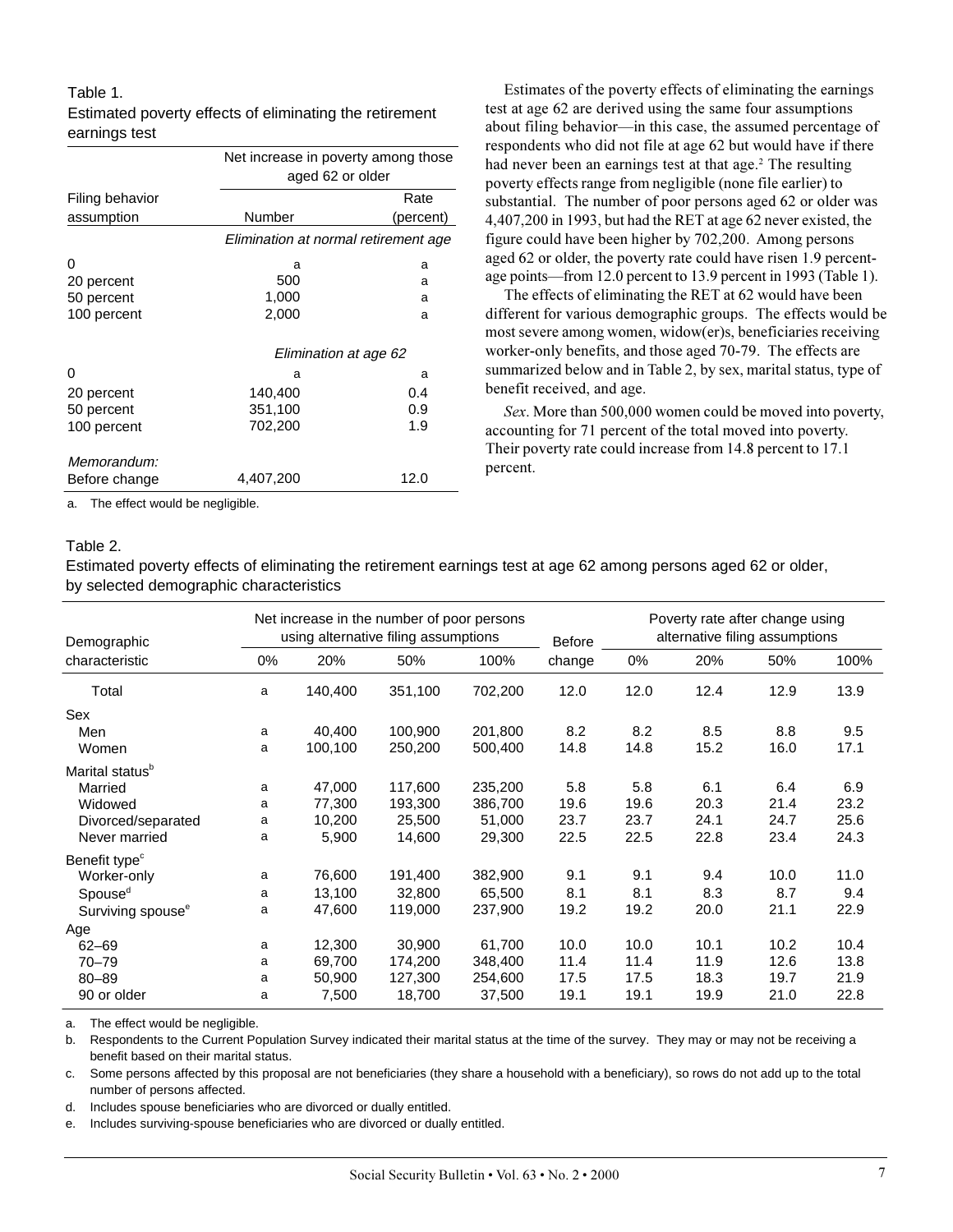*Marital Status*. Widow(er)s could account for 55 percent of the total moved into poverty (up to 387,000). The poverty rate for widow(er)s could increase from 19.6 percent to 23.2 percent. Married couples could account for 33 percent (235,000) of the total moved into poverty, and their poverty rate could increase from 5.8 percent to 6.9 percent.

*Benefit Type*. Beneficiaries receiving worker-only benefits could account for 55 percent of the total moved into poverty. As many as 238,000 surviving-spouse beneficiaries could be moved into poverty (34 percent of the total), and their poverty rate could rise from 19.2 percent to 22.9 percent.

*Age*. About half of the total moved into poverty could be aged 70-79. The poverty rate for that group could rise from 11.4 percent to 13.8 percent. Beneficiaries aged 80-89 could account for 36 percent of the total moved into poverty. Their poverty rate could increase from 17.5 percent to 21.9 percent.

#### *Notes*

 $1$ The widow(er)'s limit provision operates as a ceiling on survivor benefits, ensuring that a survivor benefit does not exceed the greater of either the benefit the deceased worker would be receiving if alive or 82.5 percent of the deceased worker's primary insurance amount.

<sup>2</sup> In 1998, 48 percent of insured workers opted for benefits at either 62 and 0 months or 62 and 1 month; 79 percent of insured workers opted for benefits before age 65.

# *References*

Bosworth, Barry; Gary Burtless; and John Sabelhaus. 1991. "The Decline in Saving: Evidence from Household Surveys. *Brookings Papers on Economic Activity*, No. 1, pp. 183-256.

Leonesio, Michael V. 1993. "Social Security and Older Workers." *Social Security Bulletin*, Vol. 56, No. 2, pp. 47-57.

## *Appendix on Data and Methods*

#### *Data*

 The data used for the poverty analysis are from two sources: the March 1994 Current Population Survey (CPS) and the Master Beneficiary Record (MBR). The 1994 CPS is a nationally representative, cross-sectional survey conducted by the U.S. Census Bureau. Among other things, it contains the information on family income and family composition needed to determine whether a respondent is above or below the appropriate federal poverty threshold. The MBR is an administrativerecord database maintained by the Social Security Administration. It contains information on Social Security benefits, such as the amount and type of benefit and the date of entitlement.

The CPS and the MBR can be linked for the large majority of respondents in the CPS—Social Security numbers are available for about 81 percent of CPS respondents aged 15 or older. An exact-match file is used for the poverty analysis (sample weights were divided by 0.81 to adjust for nonmatches). To

protect the confidentiality of respondents, use of this exactmatch file is highly restricted. It may be used only for research purposes and only by persons who receive authorization from the Census Bureau.

An important limitation of the CPS data is that respondents tend to underreport income. A comparison of CPS-based estimates with independently derived estimates indicates that overall income is underreported by about 11 percent in the CPS (U.S. Census Bureau 1992).

How underreporting influences the results of this study is unclear. A respondent who underreports income may inaccurately be classified as poor initially. In the simulations, such a person will never move from above poverty to below poverty. Had income been measured accurately, such a move could have occurred. Therefore, too few persons may be "pushed" into poverty in the simulations. In other cases, though, underreporting could cause an opposite effect (some persons being artificially "pushed" into poverty).

#### *Simulating Changes in Social Security Income*

Our goal is to estimate how much higher or lower Social Security income would have been for CPS respondents in calendar year 1993 had there never been a retirement earnings test (RET) at 62 (the early retirement age) or older and, separately, had there never been an RET at 65—the normal retirement age (NRA)—or older. The results are an approximation of the long-run effects of eliminating the RET at those ages. However, our approach is historical. It examines the Social Security population at a point in time in the recent past. The historical approach has limitations in that recent trends in women's labor force participation and in early retirement are not fully reflected. It does have advantages, though. We have detailed information regarding *actual* Social Security benefits. If we *forecast* the effects of eliminating the RET for persons not yet retired, the accuracy of the forecasts on a number of the key variables would be uncertain.

Our focus is on how filing decisions would have differed had the earnings tests never been in effect. As an example, consider a 70-year-old man in the CPS who receives retired-worker benefits that he filed for 5 years earlier (at age 65). He may have had substantial earnings from ages 62 to 65 and may not have bothered to file for Social Security before age 65 because an earnings test would have prevented benefits from being paid. If an earnings test had never been in effect, he could have received benefits as early as age 62 years and 1 month and might have filed for them.<sup>1</sup> These age 62 and 1 month benefits would be permanently reduced benefits. Therefore, had an earnings test never been in effect, we might have observed such a 70-year-old in the CPS with permanently reduced benefits rather than full (age 65) benefits. Even if the 70-yearold man had only limited earnings before age 65, he may have *thought* an earnings test would have prevented the payment of benefits and not filed until age 65. In the absence of an earnings test, he might have claimed permanently reduced benefits.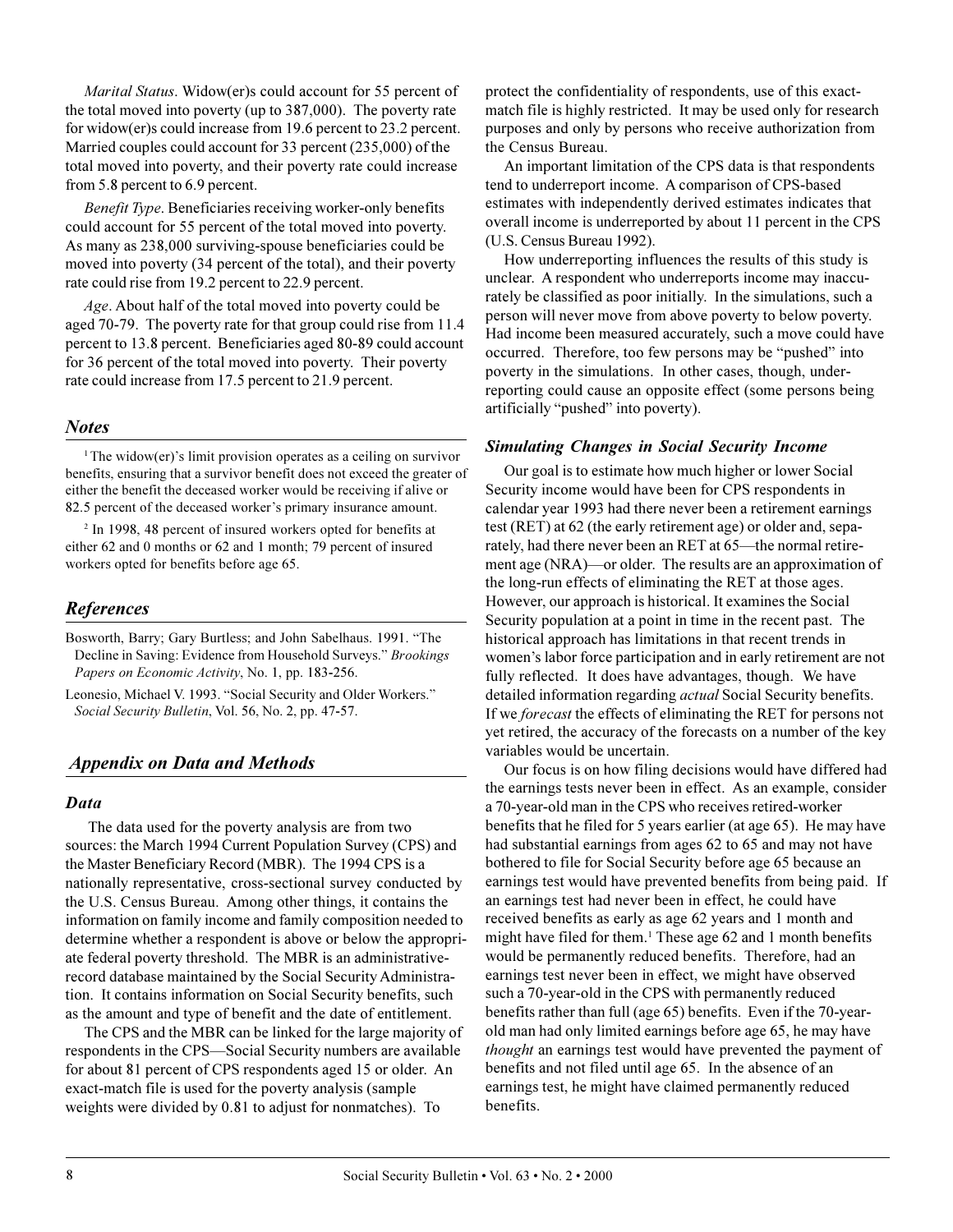*Eliminating the RET at Age 62 or Older*. Most of the discussion in this section focuses on changes in Social Security income under a set of assumptions about filing behavior we refer to as "worst-case" assumptions. The assumptions are labeled such because they produce an estimate of the largest increase in poverty. Next, we discuss the poverty impacts under "best-case" assumptions and two intermediate sets of assumptions.

*Worst-case assumptions.* The worst case assumes that had the RET never been in effect, all persons would have filed for benefits as early as possible. First, consider those who were receiving benefits at the time of the CPS.<sup>2</sup> A hypothetical benefit amount is computed that reflects the assumption of early filing. Next, the ratio (R) of the hypothetical benefit to the *actual* benefit the person received at the time of the CPS is calculated. The MBR file provides the amount of Social Security the person received in calendar year 1993 (SSANNUAL). The change in the person's Social Security income (CHGSS) due to the assumption of early filing is estimated to be  $(R - 1) \times (SSANNUAL)$ . For example, consider again the 70-year-old retired worker who filed for benefits at age 65. Because he filed at the NRA, his actual monthly benefit amount is equal to his full primary insurance amount (PIA). Suppose his PIA is \$1,000. SSANNUAL would likely be 12 times that amount (or \$12,000). Had he filed as early as possible (age 62 and 1 month), his monthly benefit amount would be about 80.6 percent of his PIA (or \$806). Therefore, R is  $0.806$  and CHGSS is equal to  $-$  \$2,328 (that is,  $-$  \$2,328 = (0.806 – 1)  $\times$  \$12,000). Thus, if this man had filed as early as possible, his annual Social Security benefits would be 19.4 percent lower (\$2,328 =  $0.194 \times$ \$12,000) than benefits claimed at the NRA.

 An important group in the simulation are those who receive widow(er) benefits from Social Security at the time of the CPS. There are two assumptions involved in calculating their hypothetical benefits. First, we assume that those persons would have filed for widow(er) benefits as soon as possible, and second, we assume that their deceased spouses would have claimed retired-worker benefits as soon as possible in the absence of the RET.

The second assumption is unique to widow(er) beneficiaries and is needed because of the widow( $er$ )'s limit feature of the Social Security law. For example, consider an 80-year-old woman in the CPS whose husband died 5 years earlier (when the woman was 75 years old). If her deceased husband first received retired-worker benefits at age 65, then the *actual* widow's benefit would be equal to the husband's PIA. Since the woman was already past the NRA when her husband died (she was 75), she cannot file for reduced widow benefits. Consequently, the first assumption does not affect the calculation of the widow's hypothetical benefit. However, had her husband filed for his retired-worker benefit as early as possible (age 62 and 1 month), the widow's limit in the law would reduce her benefit to 82.5 percent of her husband's PIA. Because we assume the husband would

have filed early in the absence of the RET, the widow's hypothetical benefit is set at 82.5 percent of his PIA. In the simulation, her annual Social Security income would drop by 17.5 percent.

In calculating a hypothetical benefit, only one benefit is considered. For dually entitled beneficiaries, the hypothetical benefit is based on the auxiliary or survivor benefit. For example, the hypothetical benefit of a person who is dually entitled to a retired-worker benefit and a widow benefit is calculated as if the person receives only a widow benefit and assuming the earliest possible filing date.<sup>3</sup>

Note that a person who is receiving only one benefit at the time of the CPS might be *eligible* for other benefits. Those other benefits are not reflected in the simulations. For example, a woman who is receiving only a widow benefit at the time of the CPS might be eligible for some other benefit, such as an unclaimed retired-worker benefit or survivor benefit based on another marriage. In the simulations, only her current widow benefit is considered.

For many CPS beneficiaries, we simulate no change in Social Security income. Many retired-worker and spouse beneficiaries actually filed for benefits as early as possible. Assuming that the RET never existed would not change that, so those respondents do not have simulated changes in Social Security. Also, disabled-worker benefits are not reduced for age. Persons who receive those benefits or who received them until they were automatically converted to retiredworker benefits at age 65 do not have simulated changes in Social Security income.

For persons receiving benefits at the time of the CPS, the simulated change in Social Security income is always zero or negative. For persons who were *not* receiving benefits at the time of the CPS, we sometimes simulate increases in Social Security. Consider, for example, a man who turns 63 in 1993 and who files for unreduced retired-worker benefits in 1996. Had the RET never existed, we assume that he would have filed for benefits at age 62 and 1 month and received reduced benefits in calendar year 1993. The amount he would have received is estimated and used as the simulated change in Social Security. Similar procedures were used for spouse and widow(er) beneficiaries. Note, however, that the matched MBR records do not contain information after October 1996 (the date the records were actually pulled from the MBR). Thus, some persons who would have received benefits in 1993 under the early-filing assumption could not be identified.

*Best-case assumptions.* The best case assumes that eliminating the RET will have no effect on filing decisions. Under that assumption, it is asserted that there would be no poverty effects from eliminating the RET. That, of course, is not exactly right. Some persons *file* for benefits and then have them suspended because of the earnings test. Even if those persons did not change their filing behavior, there would be changes in their Social Security income and potential poverty effects. However, the large majority of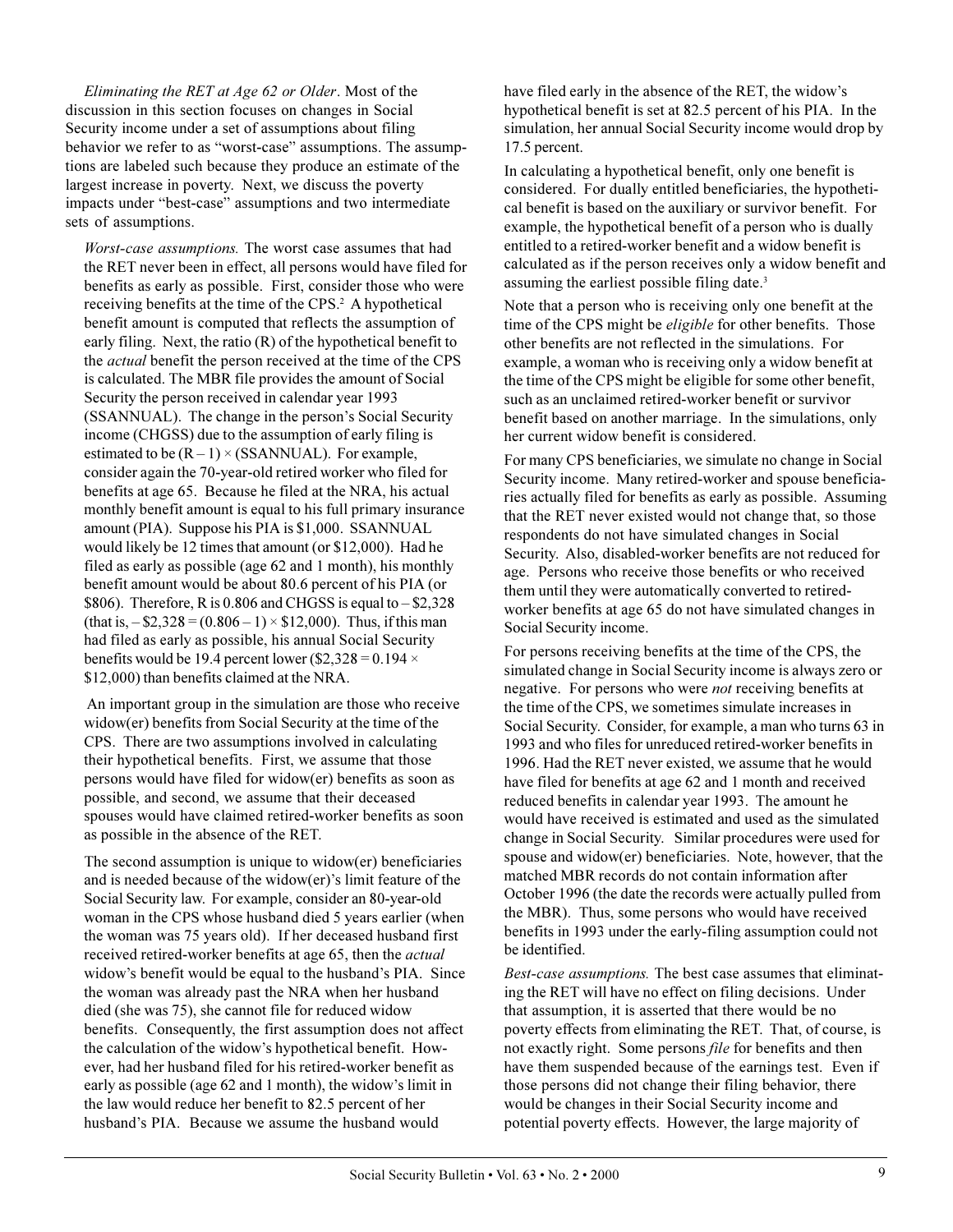persons whose benefits are suspended because of the earnings test are aged 65 to 69. Those who still enjoy high earnings at such relatively late ages are unlikely to be drawn from the lower-income part of the population. The estimates therefore assume that the poverty effects would, for practical purposes, be zero.<sup>4</sup>

*Intermediate assumptions.* We also estimate poverty effects for two sets of intermediate assumptions. One set assumes that 20 percent of those who postpone receipt of Social Security would have filed as early as possible had the RET never existed. Under the other set, that figure is 50 percent. Rather than specifically simulate the poverty effects, a linear interpolation is taken between the "worst-case" and "bestcase" poverty effects. For example, the net change in the number of poor persons (aged 62 or older) is + 702,200 under the worst-case assumptions and is zero under the best-case assumptions. The 20 percent estimate is  $140,400$  ( $140,400 =$  $0.2 \times 702{,}200$ . The 50 percent estimate is 351,100 (351,100 =  $0.5 \times 702{,}200$ ).

*Eliminating the RET at the Normal Retirement Age or Older.* Had the RET never existed at the NRA or older, the simulations assume that decisions about whether to file *before* the NRA would not have changed. For example, consider someone who filed for benefits at the NRA. Had an earnings test been in place before age 65 but not after, that person probably would not have changed his or her filing decision. Thus, in simulating changes in Social Security, we focus only on CPS respondents who filed *after* the NRA.

The worst-case assumptions are that persons who filed after the NRA would have filed at that age in the absence of an earnings test (and thus would not have acquired delayed retirement credits). The calculations are analogous to those described previously. Again, the best-case assumptions are that there would be no poverty effects, and the intermediate assumptions are based on linear interpolations between worstcase and best-case results.

## *Changes in Overall Income*

Generally, we do not simulate changes in income other than Social Security, and that approach may impose an upward bias on the resulting poverty estimates. For example, consider the 70-year-old man in the CPS who filed for full benefits at age 65. Under worst-case assumptions, he would be receiving permanently reduced benefits at age 70 had the RET at age 62 or older never existed, but what he would have done with the early benefits is unknown. He may have saved or invested a portion of them and had higher asset income at age 70. The simulations do not account for such second-round effects. However, since persons from the lower part of the income distribution may have a low propensity to save, those second-round effects may not affect the poverty results very much.<sup>5</sup> Eliminating the earnings tests could increase labor supply and earnings, but the simulations also do not account for those effects. A review of economic studies indicates, however, that eliminating the earnings tests would have modest effects on labor supply

(Leonesio 1993) perhaps because many factors (private pensions, health, job characteristics, personal preferences, and so forth) influence work and retirement decisions.

The simulations account for some interactions with the Supplemental Security Income (SSI) program. If a person reports receiving SSI in the CPS and his or her Social Security income is simulated to decrease (increase), then we simulate an increase (decrease) in SSI. That approach ignores some SSI interactions. For example, if a person's Social Security decreases, he or she may become eligible for SSI. That type of interaction is not simulated.

Once we have determined the changes in the income of individual respondents, we calculate the changes in the income of families. We add or subtract the change in family income from the family income reported in the CPS and determine whether the new family income is above or below the federal poverty threshold appropriate for the family. If it is below, all persons in the family are classified as poor. From the CPS, we know which persons are *initially* poor. We then determine the net change in the number of poor persons. That approach is consistent with the official measurement of poverty in the United States, which compares family income with a family threshold. A person who has no change in his or her individual income can be pushed into poverty if a family member has a change in income. Thus, persons of any age and persons who are not eligible for Social Security can have a change in their poverty status.

#### *Notes*

<sup>1</sup> The Social Security law does not allow most persons to receive retirement benefits for the month they *turn* 62. Also, "filing" for a benefit at a particular age refers to establishing entitlement to the benefit at that age.

2 Receiving benefits at the time of the CPS refers to receiving benefits for December 1993.

<sup>3</sup> A person entitled to a worker benefit and to a larger auxiliary or survivor benefit is subject to Social Security's dual entitlement provisions. The effect of those provisions is that the total benefit paid is approximately or exactly equal to the amount that would be paid if the person were entitled to only the auxiliary or survivor benefit.

4 The results of Pattison and others (1990) support the idea that persons aged 65 to 69 whose benefits are suspended because of the earnings test are not from the lower part of the income distribution.

5 Bosworth, Burtless, and Sabelhaus (1991) report *negative* saving rates for the lowest two income quintiles.

# *References*

- Bosworth, Barry; Gary Burtless; and John Sabelhaus. 1991. "The Decline in Saving: Evidence from Household Surveys. *Brookings Papers on Economic Activity*, No. 1, pp. 183-256.
- Leonesio, Michael V. 1993. "Social Security and Older Workers." *Social Security Bulletin*, Vol. 56, No. 2, pp. 47-57.
- Pattison, David; Benjamin Bridges, Jr.; Michael V. Leonesio; and Bernard Wixon. 1990. *Simulating Aggregate and Distributional*